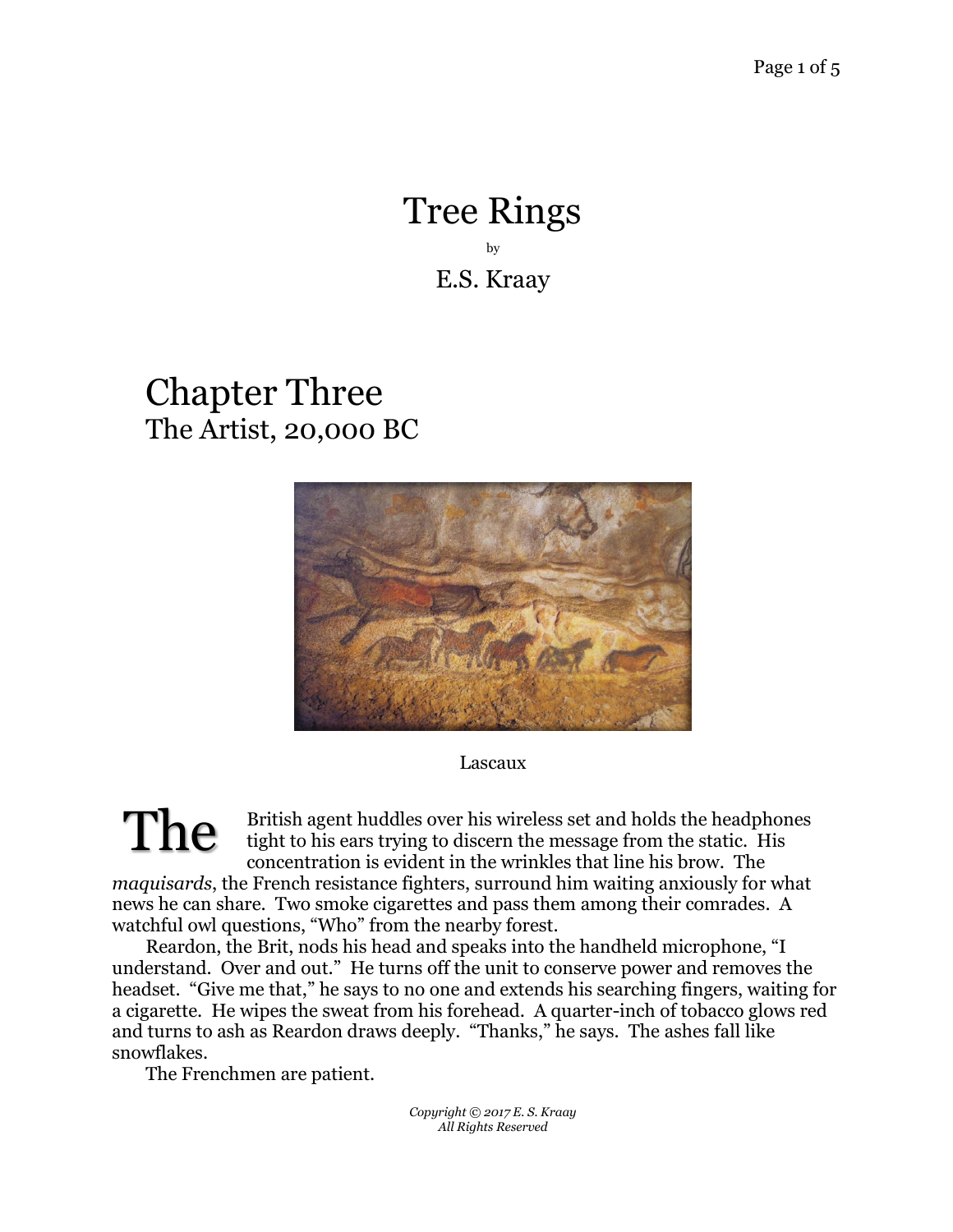He nervously taps the table with the blunt end of his pencil then rubs his tired eyes like an insomniac. "You need Stens, we've Stens," he begins in his properly abbreviated English. "The SOE is prepared to deliver 200 in a single drop …" A round of backslapping interrupts him before he can finish.

"When?" the partisan leader asks.

"When?" Reardon echoes and leans back in the chair with his fingers wrapped behind his head. "When I can assure them that you can secret them so Jerry won't find them."

"This is no problem," a tall man leaning against the door jamb with arms akimbo haughtily declares. "The Germans have taken our livestock. We have more barns than animals."

The others laugh, except for Reardon whose cold glance pierces the tall man. "Barns are not acceptable."

"Why not? That's where we've been hiding our supplies."

"And that's why you always need more supplies. The Germans finds them. The commander is specific: a barn won't do."

"That's crazy," another remarks, his beret cocked perilously on the side of his head.

"No," Reardon calmly responds, "that's what the commander says. You'll have to come up with an alternative. We can't risk losing 200 Stens because a German soldier wanders into a barn to take a piss."

Silence. Then a timid voice whispers from the shadows, "I know a place."

Reardon squints and waves the whisperer into the light cast by the single candle on the wooden table. His left eyebrow arcs suspiciously. "Hmmm? I've not seen you before. Who can speak for him?"

"I can."

"What can you tell me that I will believe?"

Pascal is large, powerfully built. He places a hand on the boy's shoulder. "His name is Marcel. I've known him since he was a child. His parents are good people and I employ him as an apprentice in the garage. He is a good worker."

"Is he a good mechanic?"

"Not yet, but a good worker."

"You trust him?"

"With my life."

Reardon examines the boy from head to foot. As he lowers his eyes, he pulls back his head, smiles the smile of a serious man, leans forward and asks, "And who is this one? Is he a mechanic, too?"

"No, sir. He is my dog, but if he were a mechanic, he would be a good one."

The partisans release a collective laugh that eases the tension, at least for the moment.

"You're not much more than a boy. How old are you?"

"Eighteen."

"Do you hate the Nazis?"

Marcel hesitates. "I love my country."

"Do you love your country more than you hate Nazis?"

"Yes." The boy reaches down and pets his dog.

"Does the dog have a name?"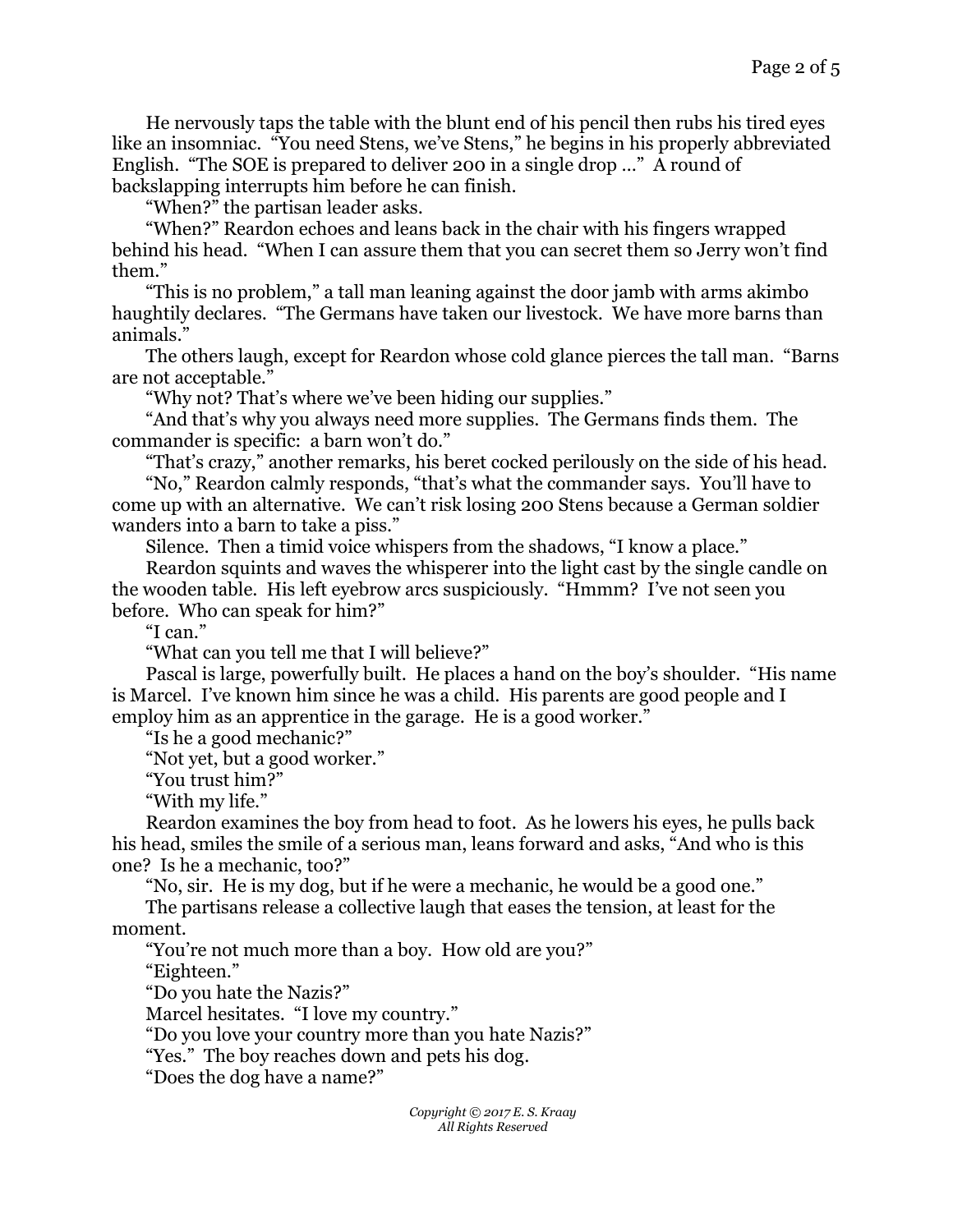"Robot."

"Odd name."

"It's a good name. He likes it."

Reardon lowers his hand and calls, "Here, Robot." Robot is a small, short-haired terrier, a Jack Russell, white with a brown spot that covers his left eye like a pirate's patch. The dog moves forward, sniffs Reardon's hand and licks his outstretched fingers. The agent smiles. "The dog will vouch for you, Marcel. I trust dogs more than I trust people. "So, you know a place to hide the guns?"

"Yes, sir. I do." Marcel tells his story …

When we are children, we hear the tales of a mysterious chateau built beneath the surface of the forest. As we play in the woods, we are always on the lookout for the secret passage that leads to this magical place. "If you find it," they say, "you can claim a casket of gold guarded by the spirits of the forest." Of course, no one will ever find it, but we are forever poking sticks in rabbit holes with the hope that maybe this treasure truly exists. As we grow older, our minds turn to more practical ways to claim our fortunes, ways that do not include animal spirits or woodland fairies.

Several weeks ago, a strong storm blew through the forest. Two days later as I walked through the woods from my home to the garage, Robot raced off the path barking as he often does. I believed him to be chasing a rabbit. It is one of his favorite things to do, but as I watched him, he ran to the base of a large tree that the storm had blown so hard that it leaned to its side with half the ball of its roots exposed. Robot barked at the uprooted tree and began to dig.

I trotted to his side and found that he had opened a small hole in the earth. I took a nearby stick and explored the hole. I could not touch bottom as is the case when you shove a stick into a rabbit hole. I dropped to my knees. Firmly holding the stick, I pushed it as far as I could. There was no resistance.

I did not want to be late for work, so I did not delay, but I returned in two days, on Thursday when I was not needed at work. Three friends came with me. We moved some large rocks and made the hole big enough that we could squeeze through. Robot was already inside and his happy barks echoed. This was more than a rabbit hole. Perhaps we had discovered the secret passage that had eluded us in our youth.

One by one, we squeezed through the small opening we had made …

"And you say this cavern is large enough to store our weapons?"

Marcel nods. "If the hole were large enough, you could drive a truck into the cavern beneath it. That is why it is such a good place. If you didn't know the hole was there, you would never see it."

"How many people know about this?"

"Only five: me, my three friends and the priest. He told us to tell no one about the place because he did not want the Germans to find it."

"Why would you tell your priest?" Reardon asks. "Finding this place is no sin and nothing you need to confess."

Marcel lowers his eyes, removes his beret and twists it nervously in his hands. "There is one other who knows," he begins. "We were startled when we first lit our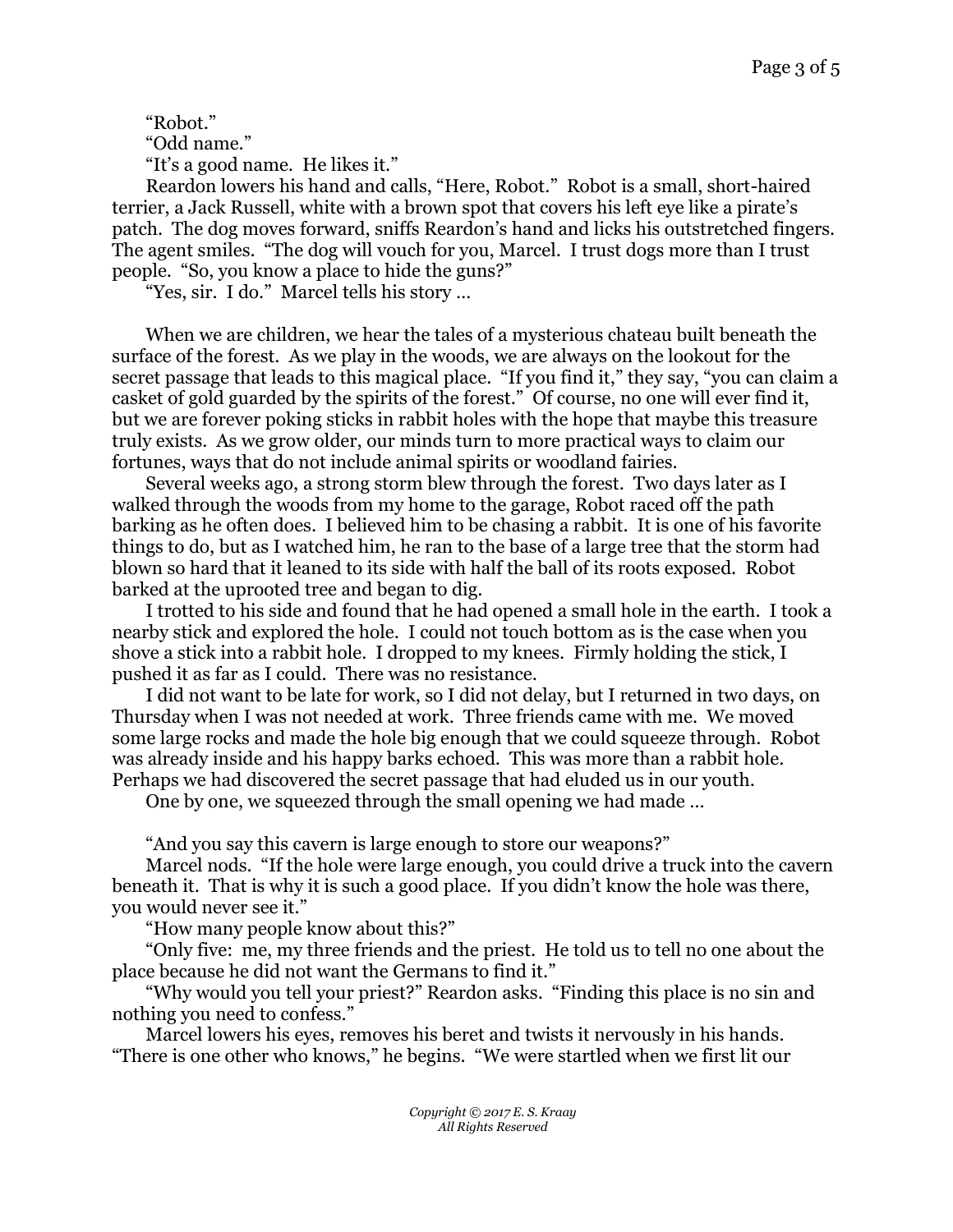lamps, for we faced large, moving beasts, then we realized they were not real animals, but images on the walls and ceiling that appeared to move when our lamps flickered."

"So, you told your priest about the pictures."

"Yes, but there is more. As my eyes adjusted to the dim light cast by our lamps, I saw a face, inverted and staring directly at me. At first, I thought it to be another image, but I knew it was not when the eyes blinked. I raised by lamp to have a better look.

"A man clothed in animal skins laid on his back on a ledge high on the wall. His hair was unkempt and his face unshaven. My friends saw him, too. He stared at us – more with curiosity than fear, though he probably would not have said the same about us  $$ and we stared at him. We were as still as statues.

"When I dared take a step forward, he turned cat-like to his stomach and waited. I said, 'Hello,' but he did not respond. 'Who are you? What is your name?' I do not believe he understood what I said. I surveyed the giant cavern with my eyes and we slowly backed away and left through the hole by which we entered."

"You returned with the priest?"

"Yes," Marcel continued. "The man in the cave was very dirty. We live in a small town, but none of us had ever seen him before. When I am unsure of what to do, I ask the Prêtre Boucher. He always has an answer.

"When we returned with Father, the man was gone, but Prêtre Boucher was amazed at the images that covered the walls and the ceiling. We moved deeper into the cavern calling 'Hello, hello,' but received no reply, though one time a low growl echoed from a hallway. Fearful that it might be a bear, we left.

"We climbed out and dusted our clothes. Prêtre Boucher cautioned us that the Nazis must never know what we'd found. 'It is very old,' he told us. 'We must not let the Germans destroy it.'"

"And when did this happen? When did you find this cavern?"

"Maybe two weeks ago. Yes, it was two weeks. Just three days after I celebrated my 18th birthday."

"How many times have you returned?"

"Just twice. Once with my friends and the second time with the priest."

"Can you take me to this place tomorrow? The SOE awaits my answer. If they are to deliver the Sten guns to us, I must tell them we have a safe place. If I don't, they will send the guns to someone else. Pascal, you will come with us, and I want to meet your friends and the priest. Can you arrange that, Marcel?"

"I can."

Robot leads them to the place as dawn breaks. The fallen tree is old, its branches broken and gnarled like the fingers of the old men who walk the streets wondering what has happened, wondering why these swastika-bearing soldiers are among them. The secret place is some distance off the path and impossible to see even if one looks in that direction. No one would have reason to depart the beaten path.

Prêtre Boucher waits with the other boys. His hair is thin and he wears spectacles. Reardon asks few questions, satisfied that the priest and the boys share no love for the German invaders. They will not betray him or the partisans. He is more interested in the place.